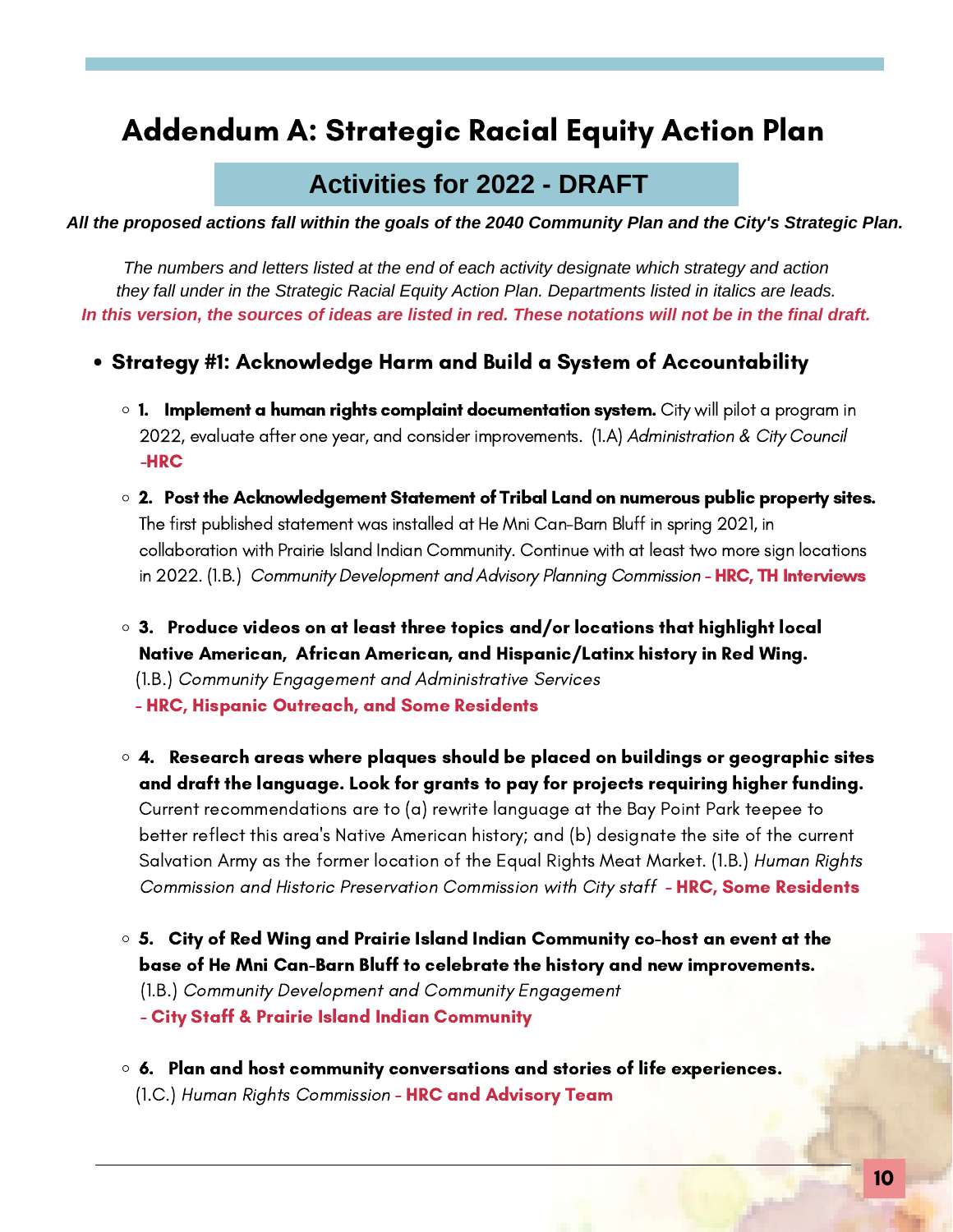- Strategy #2: Build a More Inclusive Decision-Making Process
	- $\circ$  7. Pilot a childcare/transportation program for board and commission members during meetings for one year and evaluate. Add questions to the board/commission application to see if applicant desires one or both services. The Advisory Team tried this in 2021 and found it successful in removing barriers to participation. The Y is a partner with the City in providing the childcare. Transportation options will be discussed. Evaluate after six months and one year to gauge demand and success. (2.A.) Community Engagement and Administrative Services - City Staff and Advisory Team
	- $\circ$  8. Add optional demographic questions to the board/commission application. This will help the City document how populations are or are not represented in local government. Numbers, not names, will be used in the data. (2.A.) Community Engagement and Administrative Services - City Staff
	- 9. Begin using the HEEAP Policy Tool more regularly in planning and evaluating policies, practices, and projects. (2.B.) Administration and Department Directors - City Staff

Strategy #3: Expand the Use of Data

- $\circ$  10. Identify data in each department that is (or should be) collected that helps point out potential inequity gaps in services, amenities, and/or programming for different neighborhoods and populations. Departments will present their data to Council. If data is desired that is not being collected, research to see if it is possible to find or gather this data in the coming year. (3.A.) Administration and Department Heads - **TH Interviews**, Some Residents, City Staff
- o 11. Complete the updated Red Wing Report Card. Prioritize the updating and maintaining of this online resource. (3.B.) Community Engagement - City Council, City Staff, TH Interviews & Some Residents

### Strategy #4: Engage People Who Are Not Often Heard

- 12. Continue working with the Advisory Team on Government Policies and Practices. Team will bring its recommendations to Council throughout the year. (4.A.) Community Engagement and City Council - City Staff
- 13. Reinvigorate program where police officers connect with kids and families in parks and other locations. (4.B.) Police Department - Advisory Team
- 14. Work with Hispanic Outreach to increase use of Spanish language in City communications. (4.C.) Community Engagement & Administrative Services
	- Hispanic Outreach and Some Residents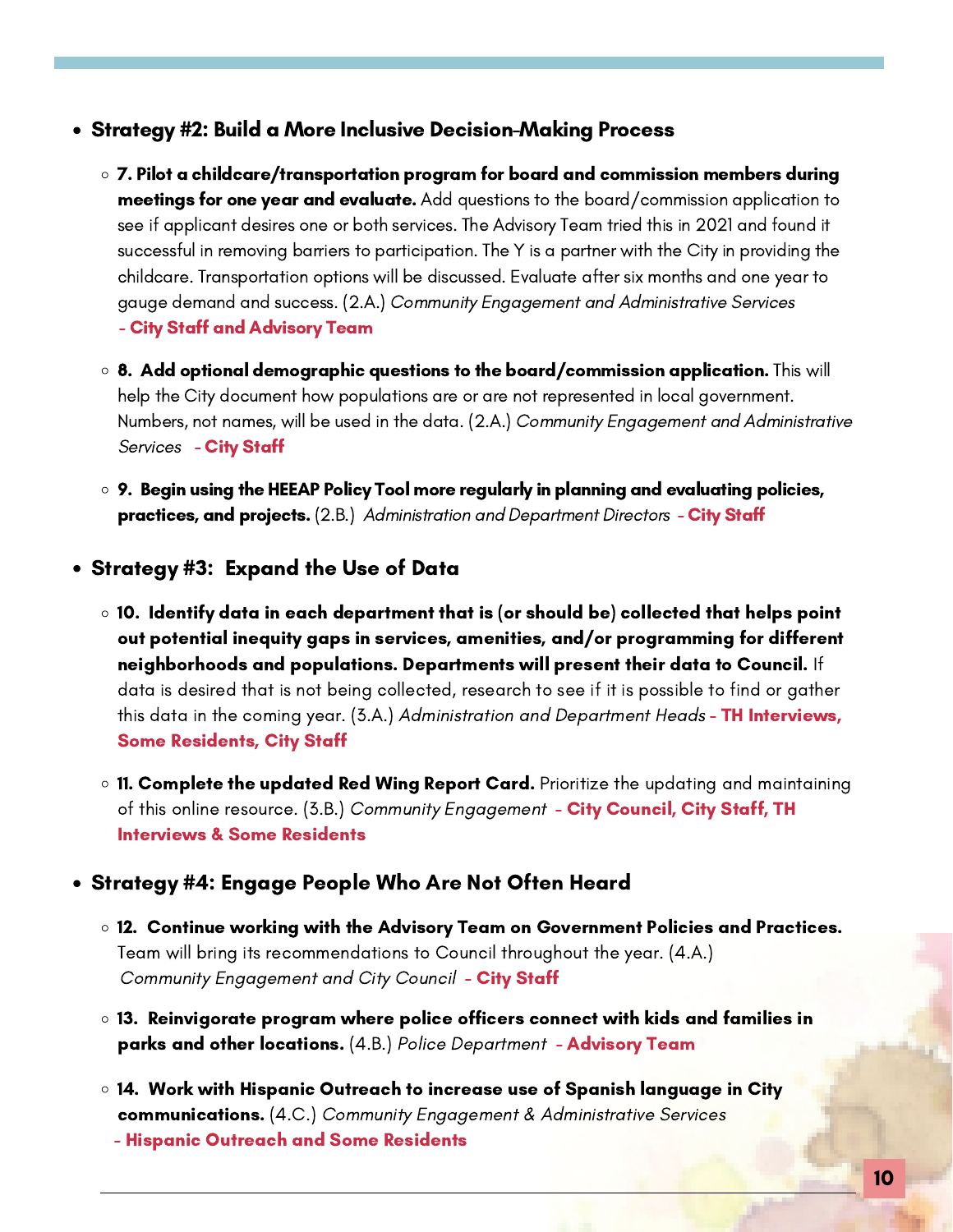- Strategy #5: Create a Culture within the City Organization that Prioritizes Equity
	- $\circ$  15. Expand City involvement with the school district's Flight Paths program and Ignite's Learn to Earn program to ensure all students have access to learning about jobs and careers in the City's multiple departments. (5.A.) Administrative Services - Advisory Team and Some Residents
	- $\circ$  16. Hold at least one racial equity/cultural responsiveness training in 2021 for all staff, Council, board, and commissions. (5.B.) Administrative Services and Community Engagement - HRC
	- $\,\circ\,$  17. Research programs that allow flexibility in hiring stipulations, when appropriate, to open up more opportunities for residents who may not have the required licensures or education. (5.A.) Administrative Services - City Staff
	- 18. Create and prioritize an internal staff team to help drive internal equity improvements. (5.C.) Administration - City Staff
- Strategy #6: Increase equity in services and programming related to City-owned property and institutions.
	- $\circ$  19. Financially support the organizing & implementation of a new event celebrating African-American culture, and financially support the Hispanic Heritage Festival. (6.A.) City Council - Advisory Team and Some Residents
	- $\circ$  20. Add an item to the City's grant application asking community event organizers to explain how their planning and programming will reach out to all residents, including diverse communities. This only applies to event organizers asking for City funds. City will require this before dedicating City dollars to a citywide event. (6.A.) Administration and City Council - **Advisory Team**
	- $\circ$  21. Discuss options on the City's Private Use of Public Property form that would incentivize event organizers to reach out to more people in the community. (6.E.) Administration - City Staff
	- 22. Complete an archeology study at the Hwy. 19 & Hwy. 61 property to be aware of Native resources on this city-owned land. (6.C.) Community Development - Prairie Island Indian Community and City Staff
	- $\circ$  23. Review Marina leases and update language as needed. (6.C.) Public Works & City Council - City Staff
	- $\,\circ\,$  24.  $\,$  Each department and each board and commission will report to Council how they are making their programs/decision-making/services/information more inclusive. (6.B.) Administration, Department Heads, Community Engagement, and Staff Liaisons - HRC and City Staff
	- $\circ$  25. Create a pamphlet with City and community programs that offer no- or low-cost options to families. (6.B.) Community Engagement - Advisory Team